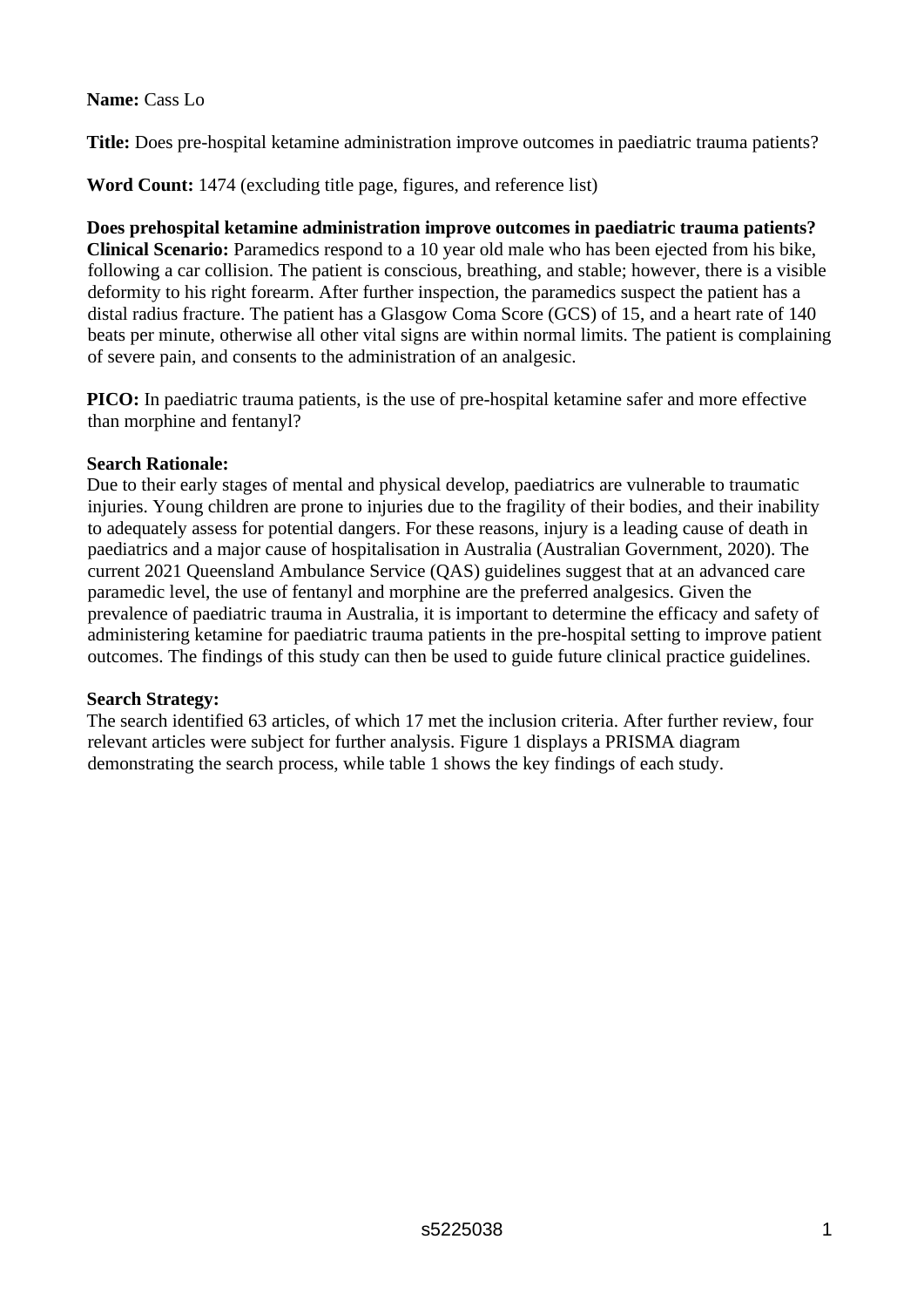Search Terms: (Pre-hospital OR "pre hospital" OR out-of-hospital OR "out of hospital" OR paramedics OR ambulance) AND (trauma OR traumatic) AND (ketamine) AND (analgesia OR analgesic OR analgesics)

Databases: Cochrane, Embase, Medline

Time period: Initially from January 2016 to September 2021; however, it was extended to January 2009 to September 2021 due to the initial search locating minimal relevant articles.



Figure 1: PRISMA diagram **Results:** 

| Author, | LOE | <b>Study</b>  | <b>Populatio Study Aims</b> | <b>Results</b> | <b>Strength and</b> |
|---------|-----|---------------|-----------------------------|----------------|---------------------|
| Year    |     | $Design \, n$ |                             |                | <b>limitations</b>  |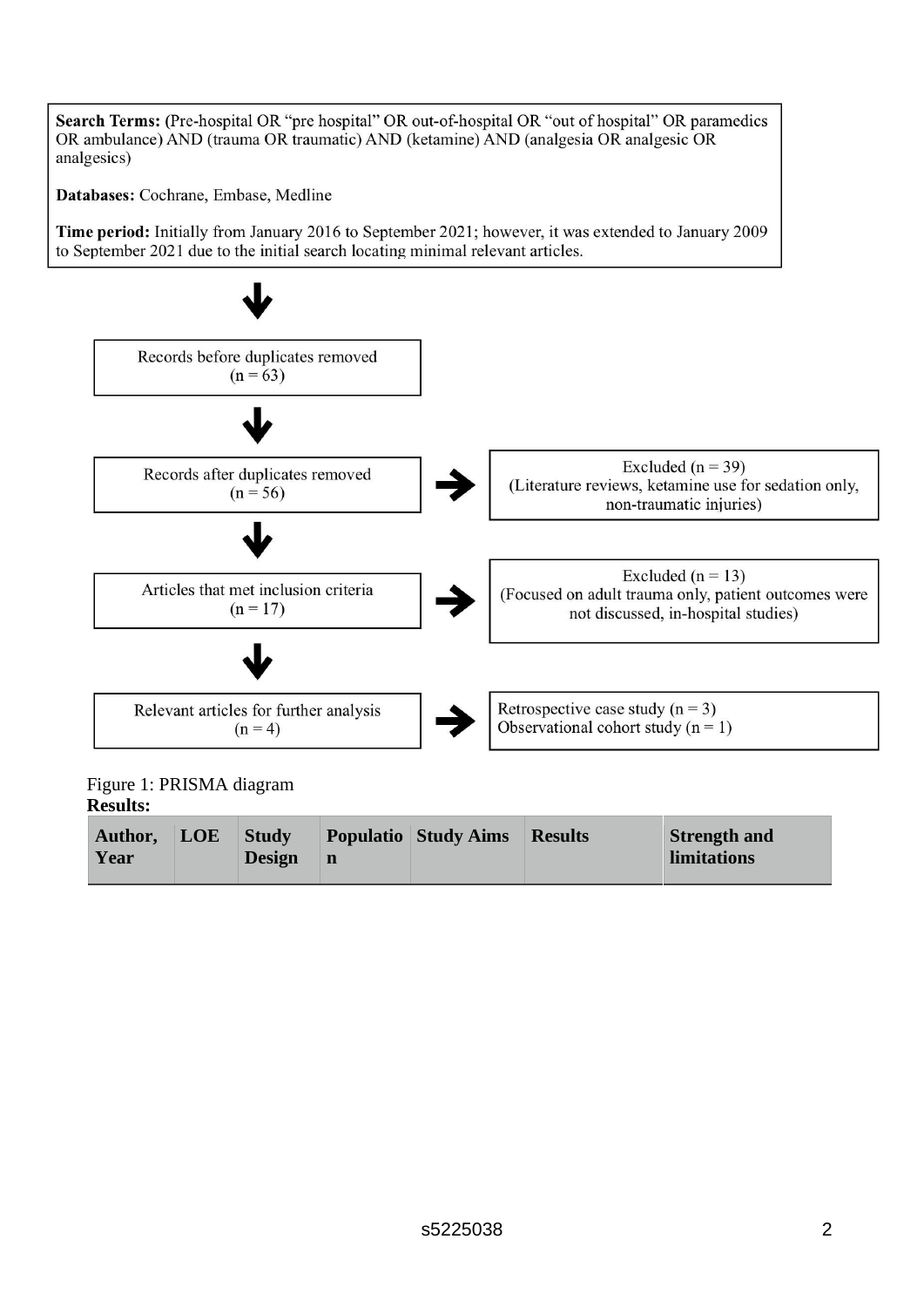|  | Hill et al.,<br>2019 | 3 | Observat<br>ional<br>Cohort<br>Study | 555<br>patients<br>with a<br>traumatic<br>head<br>injury<br>(between<br>$1 - 17$<br>years) | To determine<br>the safety of<br>ketamine<br>administratio<br>$n$ in<br>paediatric<br>patients that<br>have<br>sustained a<br>head injury. | The data set<br>difference in<br>mortality,<br>LOHS,<br>ventilator free<br>days, and ICU<br>days, amongst<br>paediatric<br>patients with<br>head trauma that<br>received<br>ketamine.<br>There was a<br>significant<br>reduction in<br>GCS in patients<br>receiving<br>ketamine. | $(+)$ Study was<br>shows no distinct undertaken out of<br>hospital $(+)$<br>Study was<br>conducted over a<br>long period (9<br>years)<br>$(-)$ Only 6.5% of the<br>patients received<br>ketamine and 93.5%<br>did not receive<br>ketamine. Thus,<br>there is less data on<br>the outcome of<br>patients receiving<br>ketamine.<br>(-) The GCS scores<br>were not available<br>pre-administration<br>of ketamine. Thus,<br>study<br>the<br>cannot<br>whether<br>the<br>state<br>reduction in GCS<br>scores were due to<br>the<br>ketamine,<br><b>or</b><br>characteristics of the<br>cohort (-) Data<br>was included<br>even if it was<br>incomplete in the<br>registry<br>(-) Does not include<br>data on the efficacy<br>of ketamine use |
|--|----------------------|---|--------------------------------------|--------------------------------------------------------------------------------------------|--------------------------------------------------------------------------------------------------------------------------------------------|----------------------------------------------------------------------------------------------------------------------------------------------------------------------------------------------------------------------------------------------------------------------------------|-------------------------------------------------------------------------------------------------------------------------------------------------------------------------------------------------------------------------------------------------------------------------------------------------------------------------------------------------------------------------------------------------------------------------------------------------------------------------------------------------------------------------------------------------------------------------------------------------------------------------------------------------------------------------------------------------------------------------------------------|
|--|----------------------|---|--------------------------------------|--------------------------------------------------------------------------------------------|--------------------------------------------------------------------------------------------------------------------------------------------|----------------------------------------------------------------------------------------------------------------------------------------------------------------------------------------------------------------------------------------------------------------------------------|-------------------------------------------------------------------------------------------------------------------------------------------------------------------------------------------------------------------------------------------------------------------------------------------------------------------------------------------------------------------------------------------------------------------------------------------------------------------------------------------------------------------------------------------------------------------------------------------------------------------------------------------------------------------------------------------------------------------------------------------|

| Author,<br>Year | $\vert$ LOE $\vert$ | <b>Study</b><br>$Design \, n$ |  | <b>Populatio Study Aims</b> | <b>Results</b> | <b>Strength and</b><br>limitations |
|-----------------|---------------------|-------------------------------|--|-----------------------------|----------------|------------------------------------|
|-----------------|---------------------|-------------------------------|--|-----------------------------|----------------|------------------------------------|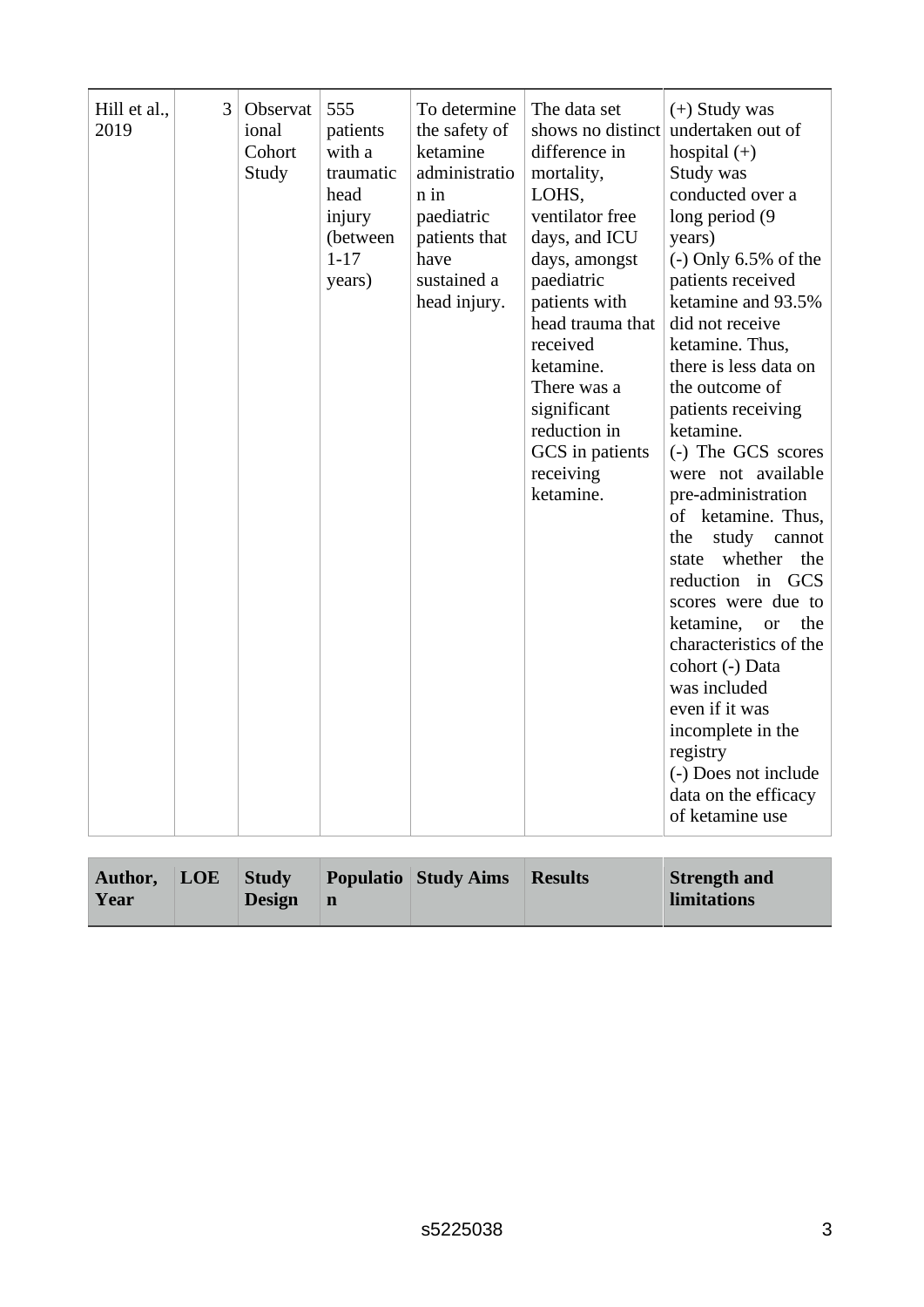| Hollis et<br>al., 2016 | $\overline{2}$ | Retrospe<br>ctive<br>analysis | 153<br>patients<br>with a<br>traumatic<br>injury<br>$(68%)$ or<br>sedation<br>(25%)<br>$(aged 1-97)$<br>years) | Describe the<br>use of<br>ketamine by<br><b>ACT</b><br>Ambulance<br>Service in the<br>prehospital<br>setting | 17% of patients<br>administered<br>with ketamine<br>required EI, of<br>these patients<br>there were no<br>paediatrics<br>(under 12 years)<br>Patients<br>who<br>received<br>ketamine<br>for<br>analgesia,<br>and<br>required EI had<br>a reduction in<br>GCS and thus<br>could no longer<br>maintain<br>their<br>All<br>airway.<br>incidences of EI<br>occurred in the<br>ED.<br>Patients who<br>received<br>prehospital<br>ketamine for<br>combativeness<br>were more<br>likely to be<br>incubated than<br>patients who<br>received<br>ketamine for<br>analgesia<br>16 year old was<br>administered<br>50mg total<br>$(0.8mg/kg)$ for<br>pain, and<br>required<br>intubation due<br>to a decrease in<br>GCS. | $(+)$ Study is<br>conducted out of<br>hospital<br>$(+)$ Included data of<br>individual patients<br>which included their<br>injury, dose of<br>ketamine, and<br>whether they<br>required intubation<br>(-) There were<br>several patients<br>included in the<br>study with<br>incomplete data (-)<br>There was a lack of<br>documentation with<br>patient's weight in<br>$37\%$ of the cases $(-)$<br>As the data includes<br>a broad age range, it<br>is difficult to draw<br>conclusions on<br>paediatrics<br>specifically $(-)$<br>Focuses on the use<br>of ketamine rather<br>than the patient<br>outcomes/ effects of<br>ketamine as an<br>analgesic |
|------------------------|----------------|-------------------------------|----------------------------------------------------------------------------------------------------------------|--------------------------------------------------------------------------------------------------------------|---------------------------------------------------------------------------------------------------------------------------------------------------------------------------------------------------------------------------------------------------------------------------------------------------------------------------------------------------------------------------------------------------------------------------------------------------------------------------------------------------------------------------------------------------------------------------------------------------------------------------------------------------------------------------------------------------------------|----------------------------------------------------------------------------------------------------------------------------------------------------------------------------------------------------------------------------------------------------------------------------------------------------------------------------------------------------------------------------------------------------------------------------------------------------------------------------------------------------------------------------------------------------------------------------------------------------------------------------------------------------------|
|------------------------|----------------|-------------------------------|----------------------------------------------------------------------------------------------------------------|--------------------------------------------------------------------------------------------------------------|---------------------------------------------------------------------------------------------------------------------------------------------------------------------------------------------------------------------------------------------------------------------------------------------------------------------------------------------------------------------------------------------------------------------------------------------------------------------------------------------------------------------------------------------------------------------------------------------------------------------------------------------------------------------------------------------------------------|----------------------------------------------------------------------------------------------------------------------------------------------------------------------------------------------------------------------------------------------------------------------------------------------------------------------------------------------------------------------------------------------------------------------------------------------------------------------------------------------------------------------------------------------------------------------------------------------------------------------------------------------------------|

| Author,<br>Year | LOE \ | <b>Study</b><br><b>Design</b> | $\mathbf n$ | <b>Populatio</b> Study Aims | <b>Results</b> | <b>Strength and</b><br>limitations |
|-----------------|-------|-------------------------------|-------------|-----------------------------|----------------|------------------------------------|
|-----------------|-------|-------------------------------|-------------|-----------------------------|----------------|------------------------------------|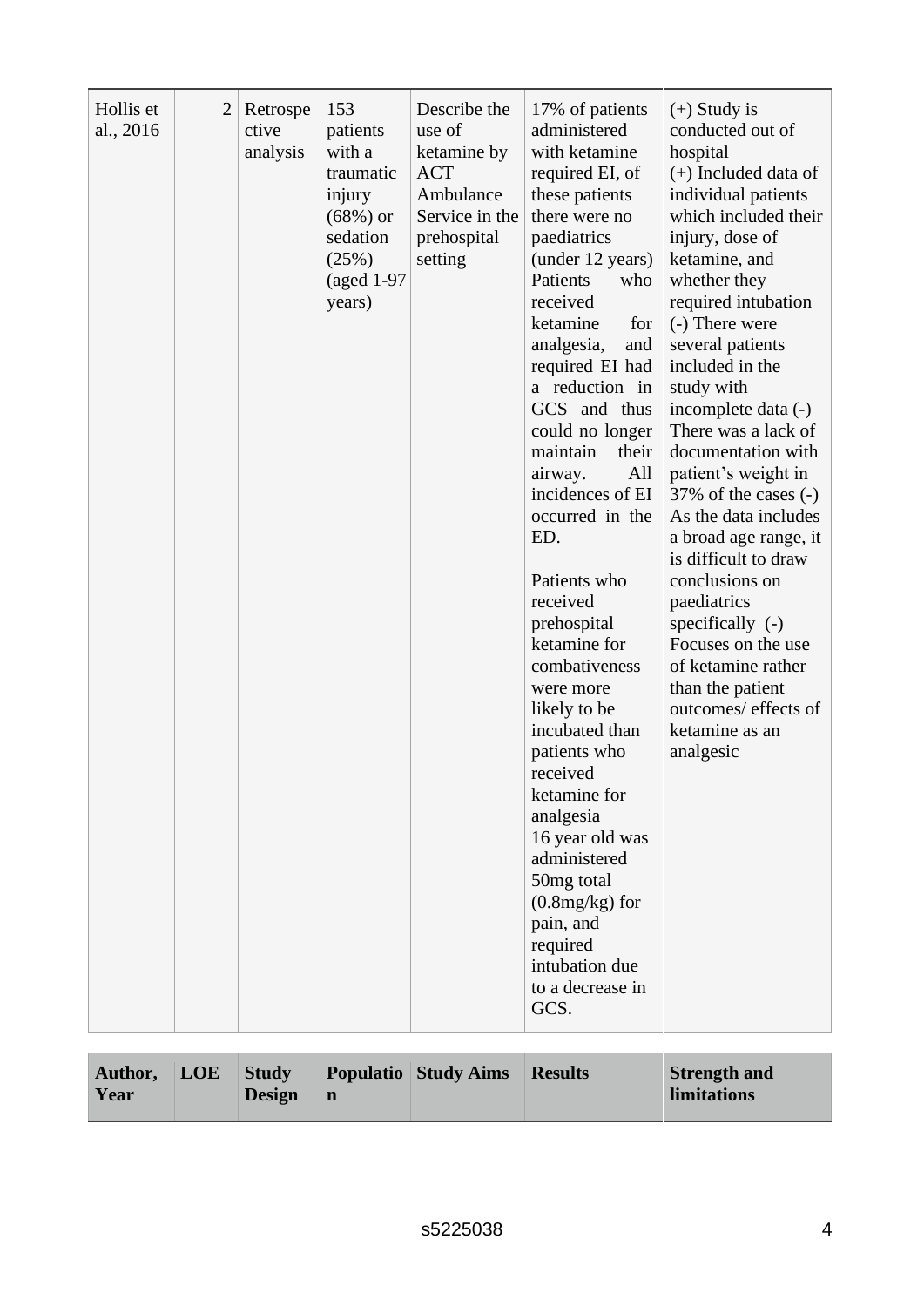| Schauer<br>et al.,<br>2018 | $\overline{2}$ | Retrospe<br>ctive<br>review<br>study | 618<br>patients<br>(<17<br>years) | Describe the<br>use of<br>prehospital<br>analgesia in<br>paediatric<br>trauma<br>patients in<br>Iraq and<br>Afghanistan | For the patients<br>administered<br>with ketamine,<br>the most<br>common type of<br>causes for<br>trauma was<br>explosive (59%)<br>and gun shot<br>wound $(26.2\%)$<br>Ketamine was<br>most commonly<br>used in ages 5-<br>14 years old.<br><b>Those</b><br>administered<br>with analgesia<br>had higher<br>injury severity<br>score, longer<br>ICU, and LOHS.<br>Of the 12<br>receiving<br>ketamine, 33.6%<br>required EI<br>during their pre<br>hospital course.<br>The analgesic<br>agents compared<br>are:<br>morphine,<br>fentanyl,<br>ketamine,<br>paracetamol,<br>NSAID, | $(+)$ Study is<br>conducted out of<br>hospital<br>$(+)$ Focused on<br>paediatric patients<br>only<br>$(+)$ Data mentioned<br>specific injuries that<br>ketamine was used<br>to provide pain relief<br>(-) Subjects were<br>included, despite<br>missing data $(-)$<br>There is no data on<br>quality of life after<br>discharge from<br>hospital<br>(-) The data does<br>not provide the<br>route of drug<br>administration (-)<br>With patients who<br>received ketamine<br>and were<br>intubated, it is<br>unknown whether<br>they received<br>ketamine as a<br>sedative prior to<br>intubation. (-)<br>There was no data<br>on what drugs the<br>clinician had<br>access to<br>(-) There is no pain<br>score data<br>(-) There is no data<br>on which patients<br>may have declined<br>analgesia<br>(-) Focuses on the<br>use of analgesia and<br>not the efficacy and<br>safety of ketamine |
|----------------------------|----------------|--------------------------------------|-----------------------------------|-------------------------------------------------------------------------------------------------------------------------|---------------------------------------------------------------------------------------------------------------------------------------------------------------------------------------------------------------------------------------------------------------------------------------------------------------------------------------------------------------------------------------------------------------------------------------------------------------------------------------------------------------------------------------------------------------------------------|-------------------------------------------------------------------------------------------------------------------------------------------------------------------------------------------------------------------------------------------------------------------------------------------------------------------------------------------------------------------------------------------------------------------------------------------------------------------------------------------------------------------------------------------------------------------------------------------------------------------------------------------------------------------------------------------------------------------------------------------------------------------------------------------------------------------------------------------------------------------------------------------------|
| Author,<br>Year            | <b>LOE</b>     | <b>Study</b><br><b>Design</b>        | $\mathbf n$                       | <b>Populatio Study Aims</b>                                                                                             | <b>Results</b>                                                                                                                                                                                                                                                                                                                                                                                                                                                                                                                                                                  | <b>Strength and</b><br><b>limitations</b>                                                                                                                                                                                                                                                                                                                                                                                                                                                                                                                                                                                                                                                                                                                                                                                                                                                       |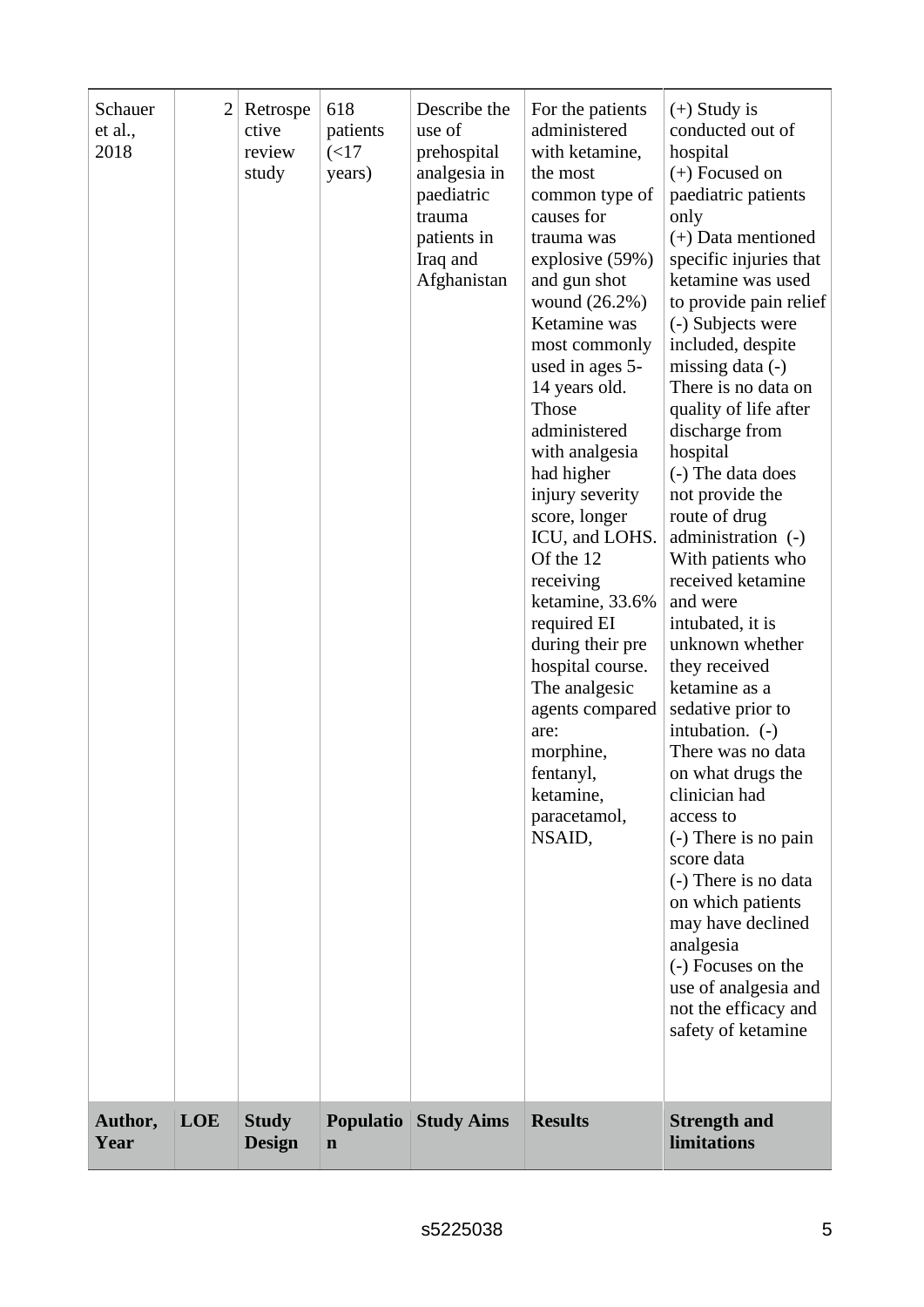| <b>Bredmos</b><br>e et al.,<br>2009 | $\overline{2}$ | Retrospe<br>ctive<br>review<br>study | 164<br>patients<br>$(0-15)$<br>years)<br>Median<br>age: 10<br>years old | To examine<br>the<br>indications,<br>doses, and<br>complication<br>s of ketamine<br>for<br>administratio<br>$n_{10}$<br>paediatric<br>trauma<br>patients in the<br>prehospital<br>setting. | Ketamine was<br>predominantly<br>used in awake<br>non-trapped<br>patients with<br>blunt trauma for<br>sedation and<br>analgesia.<br>The study does<br>not demonstrate<br>any major side<br>effects, death,<br>loss of airway<br>patency,<br>decreased SPO2,<br>or clinically<br>significant<br>reactions to<br>ketamine.<br>Mean recorded<br>dose was 1.0mg/<br>kg<br>The dominant,<br>mechanisms of<br>injury were road<br>traffic accidents<br>$(43\%)$ , burns<br>$(23\%)$ , fall from<br>a height $(21\%)$ . | $(+)$ The study is<br>conducted in the pre<br>hospital setting $(+)$<br>The study evaluates<br>the complications<br>of ketamine in only<br>paediatric patients<br>$(-)$ It is a<br>retrospective review<br>study, thus there<br>may be data that was<br>not documented (-)<br>Only first and last<br>oxygen saturation's<br>were available and<br>thus desaturation<br>may have occurred<br>in between<br>(-) The study is<br>conducted in 2009<br>meaning the<br>information is at the<br>risk of being<br>outdated; however,<br>it can be a<br>foundation for<br>further research |
|-------------------------------------|----------------|--------------------------------------|-------------------------------------------------------------------------|--------------------------------------------------------------------------------------------------------------------------------------------------------------------------------------------|------------------------------------------------------------------------------------------------------------------------------------------------------------------------------------------------------------------------------------------------------------------------------------------------------------------------------------------------------------------------------------------------------------------------------------------------------------------------------------------------------------------|-------------------------------------------------------------------------------------------------------------------------------------------------------------------------------------------------------------------------------------------------------------------------------------------------------------------------------------------------------------------------------------------------------------------------------------------------------------------------------------------------------------------------------------------------------------------------------------|
|-------------------------------------|----------------|--------------------------------------|-------------------------------------------------------------------------|--------------------------------------------------------------------------------------------------------------------------------------------------------------------------------------------|------------------------------------------------------------------------------------------------------------------------------------------------------------------------------------------------------------------------------------------------------------------------------------------------------------------------------------------------------------------------------------------------------------------------------------------------------------------------------------------------------------------|-------------------------------------------------------------------------------------------------------------------------------------------------------------------------------------------------------------------------------------------------------------------------------------------------------------------------------------------------------------------------------------------------------------------------------------------------------------------------------------------------------------------------------------------------------------------------------------|

# Table 1: Summary of key findings

Abbreviations: LOE; level of evidence, SPO2; oxygen saturation, ICU; intensive care unit, EI; endotracheal intubation, LOHS; length of hospital stay, GCS; Glasgow Coma Scale, ED; emergency department, NSAID; non-steroidal anti-inflammatory drug

#### **Comments:**

Despite there being a lack of high quality relevant studies that explore the effects of pre-hospital ketamine on paediatric trauma patients, the sourced literature suggests that ketamine is potentially safe to use as an analgesic in the pre-hospital setting. Furthermore, patients with higher injury severity scores were administered ketamine which suggests that potentially ketamine is more effective at providing analgesic qualities compared to fentanyl and morphine (Schauer et al., 2018; Bredmose et al., 2009). However, conclusions cannot be made on the effect of ketamine administration on the LOHS due to conflicting evidence between sources; however, the literature suggest that ketamine administration does not have an effect on mortality, and overall there were no significant adverse events (Bredmose et al., 2009; Hill et al., 2019). Ketamine was observed to cause a slight decrease in GCS in some cases (Hollis et al., 2016; Hill et al., 2019); however, both of the studies lack information on the difference between GCS scores prior and post ketamine administration, and thus conclusions can not be drawn from this trend.

# **Consider:**

While, the current literature suggests that ketamine may be safe and potentially effective as an analgesic, the literature has not yet reached a consensus on the outcomes of ketamine on paediatric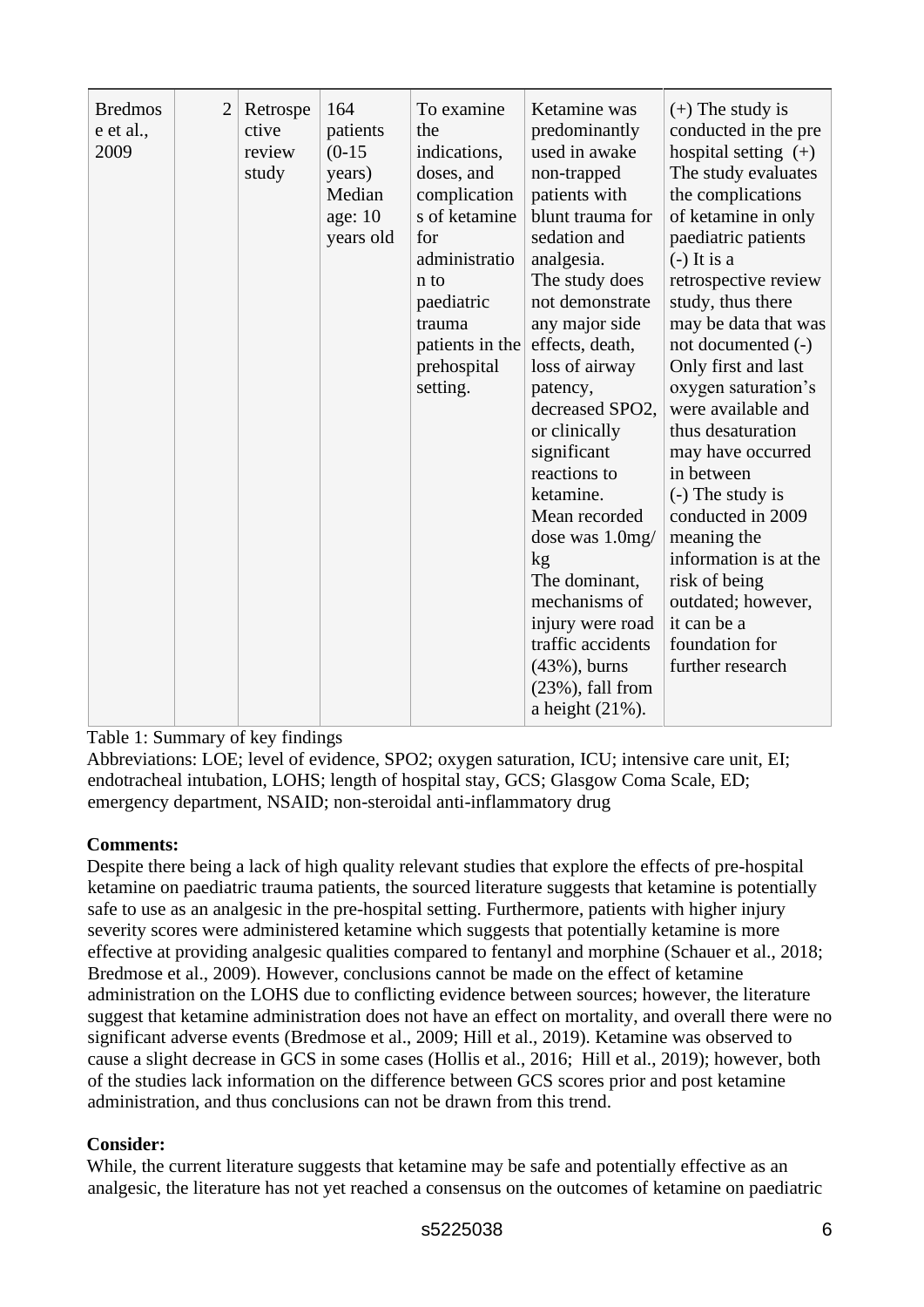trauma patients. This is due to the majority of studies being conducted in hospital, lacking relevant information, being outdated, and having less reliable study designs. Despite this, the articles sourced can be used as a foundation for further research on how the safety and efficacy of ketamine compares to other analgesics when administered out of hospital. Additionally, further investigation on the most effective and safe paediatric ketamine doses and route of administration would assist in determining the effect on patient outcomes.

### **Clinical Bottom Line:**

The current research on prehospital ketamine use for paediatric trauma patients relies on weak evidence to determine the efficacy and safety of ketamine. Despite this, the articles sourced suggest that ketamine is safe and potentially effective as an analgesic. Thus, the results of the study should be interpreted with caution and used as a foundation for further research, before incorporating the information into current practice.